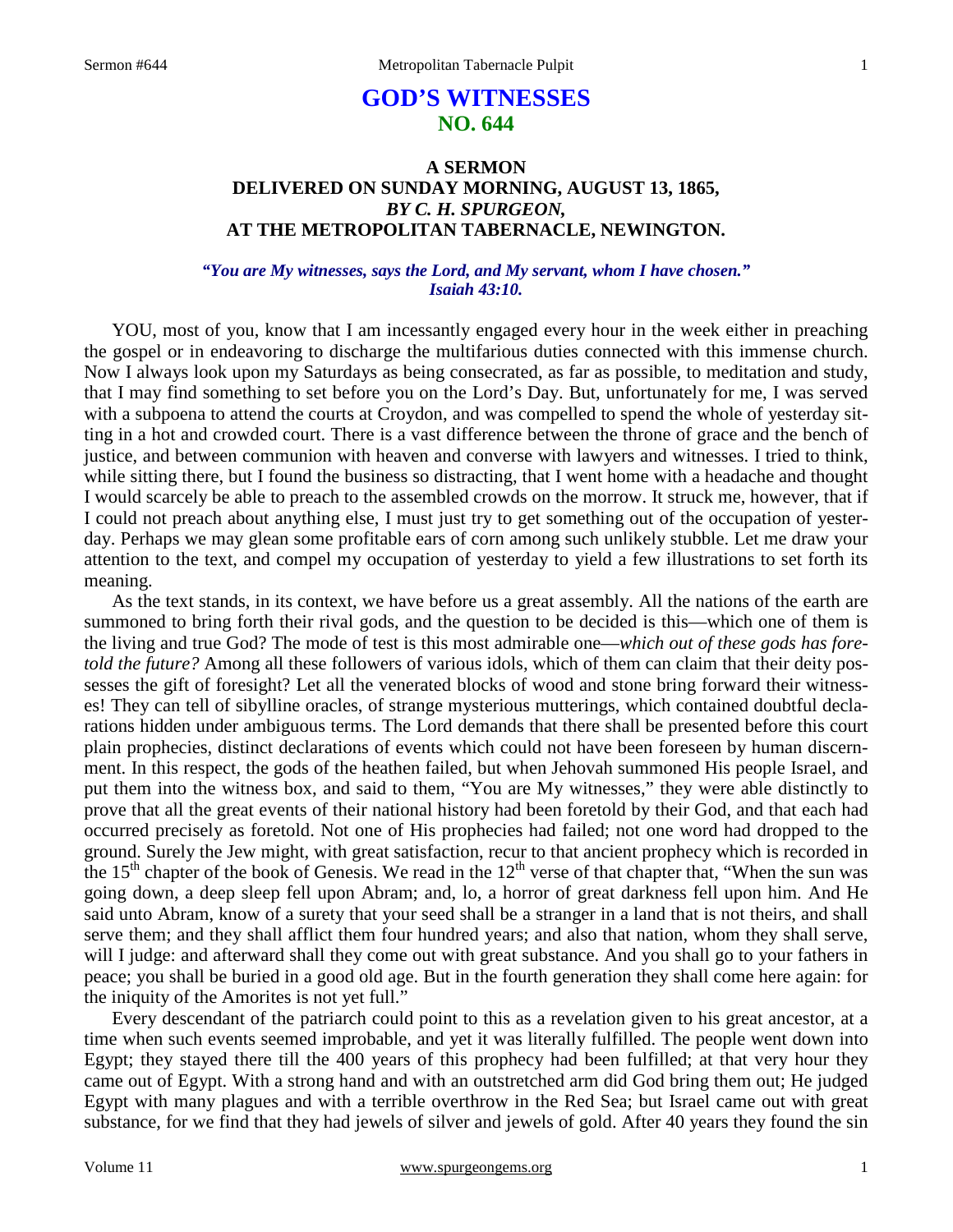of the original inhabitants of Canaan was full, and that the set time was come for their slaughter and destruction. All this was fulfilled verbatim, and in the 18<sup>th</sup> and following verses there is a continuation of the prophecy, and this, too, was literally accomplished. "Unto your seed have I given this land, from the river of Egypt unto the great river, the river Euphrates: the Kenites and the Kenizzites, and the Kadmonites, and the Hittites, and the Perizzites, and the Rephaim, and the Amorites, and the Canaanites, and the Girgashites, and the Jebusites." And all the inhabitants of the land were to be destroyed, and Canaan was to be the possession of the descendants of the solitary man who, as a stranger and a pilgrim with his God, trod its acres without owning a foot of the soil. This early prophecy was so exactly accomplished that to Israel it was conclusive proof that Jehovah was truly the Lord.

 Moreover, the Jews could say that in every national event they had always been forewarned. Was David appointed that his seed should rule over Israel? Jacob long before had seen the scepter in the tribe of Judah. Was the kingdom to be divided at the latter end of the reign of Solomon? Ahijah tears the garment of Jeroboam, and foretells that he shall take ten pieces to make another kingdom for himself. Was the race of Jeroboam to be put away? Remember the terrible words, "There shall not be left so much as a dog of the house of Jeroboam, son of Nebat." Were they to be molested for their sins by the neighboring nations? God always sent to them a warning prophet to bid them repent, lest suddenly they should feel the smarting rod.

 Now, what the Jew could say in Isaiah's day, we can say yet more fully! My brethren, it is our happiness to live in an age when expeditions to eastern lands are proving every letter of prophecy! Go to Nineveh and mark her heap, and her solitary river flowing silently to the sea. Did it ever seem likely that Tigris and Euphrates, where the Chaldeans made their boast in their ships, upon whose banks stood the two greatest cities of antiquity, should become the haunt of dragons and owls? Go to Nineveh and learn what God can do, and how He can foresee the desolation of His foes. Cast your eyes to the beach of Tyre where the fisherman spreads his net, and there is not a ship to be seen, but where once the commerce of half the world floated in its glory. Tread the silent and deserted halls of Petra, and shiver as you read the words—"The pride of your heart has deceived you, you who dwell in the clefts of the rock, whose habitation is high; who says in his heart, Who shall bring me down to the ground? Though you exalt yourself as the eagle, and though you set your nest among the stars, there will I bring you down, says the LORD." Where is Moab? What ails you, O Ammon? Where are those boastful monarchs who said, "We are rulers forever: we shall sit upon our thrones and know no sorrow"? Jehovah has spoken and has done it—He is God—He only is the God of the whole earth!

 This is the scene presented before us in the text—the whole assembled nations, and the Jewish people brought together to prove that in their sacred books they had distinct notification of future events, proving that God is God, since no heathen idols have been able, after this sort, to foresee or to foretell.

 We will depart from the precise meaning of the text, and take it in a very truthful sense, though not in the one originally intended. Believers in Christ Jesus, you take the place of Israel of old, and you are, every one of you, God's witnesses this day. A great controversy is going on between God and the world. The world puts its witnesses forward to speak in its name; and you, the chosen ones of the Most High, are ordained to this office, to be testifiers and witness-bearers for your God and for His truth. "You are My witnesses, says the Lord, and My servant, whom I have chosen."

**I.** We will advance at once to our subject by mentioning some of THE QUESTIONS UPON WHICH CHRISTIANS ARE CALLED TO GIVE EVIDENCE IN FAVOR OF THEIR GOD.

 These questions are the weightiest which can be discussed. One of the first is this—*is there such a thing nowadays as a distinct interposition of God on behalf of man in answer to believing prayer?* The world ridicules the idea. The horse laugh is heard the moment you talk about the efficacy of prayer and faith. "Why," some say, "the wind that drives the pirate on the rock will also cause the shipwreck of a vessel laden with ministers of the gospel. Providence is alike severe in its severities, and alike bountiful in its bounties. The rain falls upon the field of the wicked, as well as upon the field of the righteous. God has gone away from earth and left it to manage itself—has wound it up like a clock and set it going, and now He does not interfere, but lets each wheel act upon the other wheel, and the whole machinery goes on without any interposition from His hand." That is the world's theory.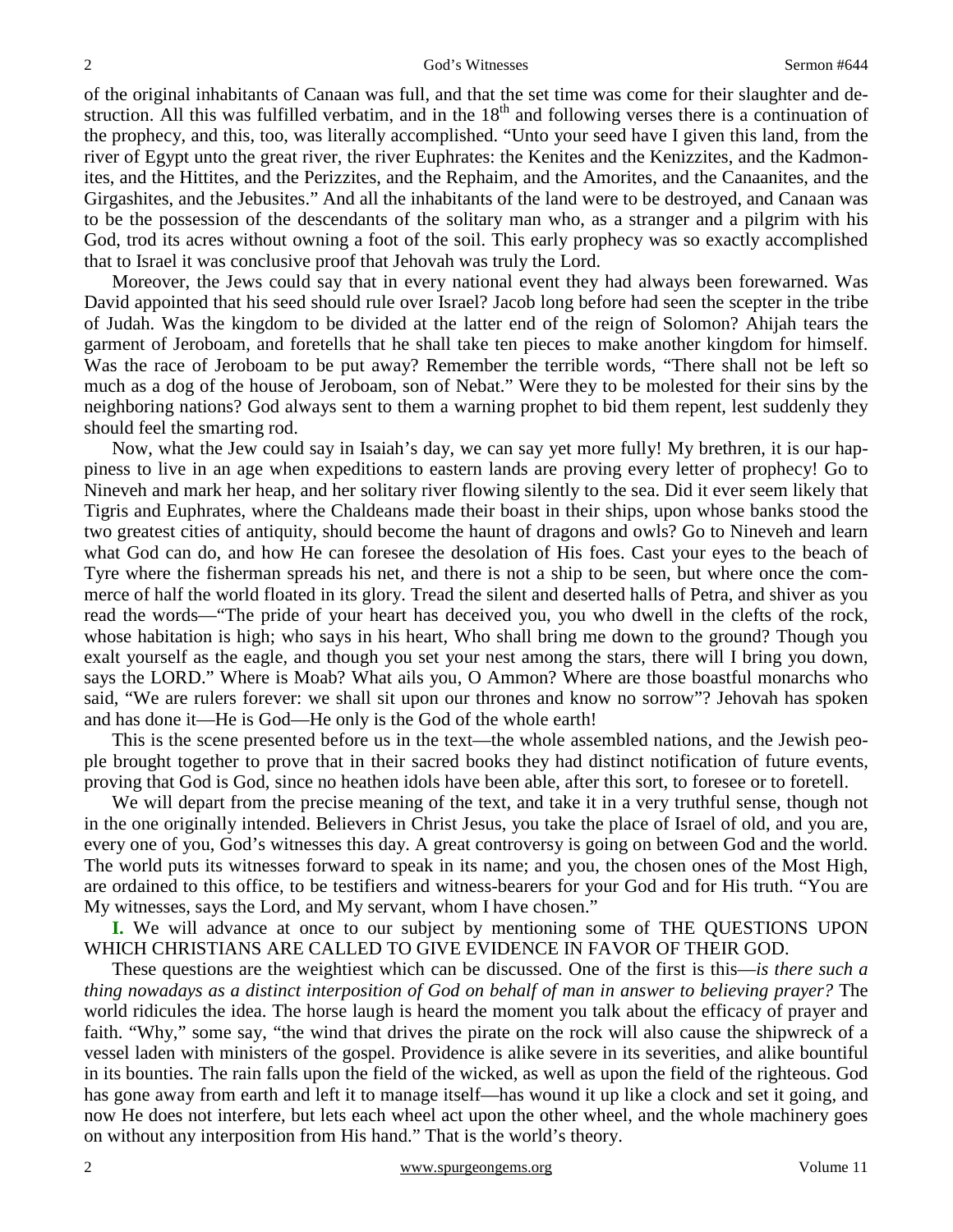Now, in opposition to this, we hold that, albeit the same event happens to the righteous and the wicked, yet still, in those very events, there are distinct differences in God's dealings. But that is not precisely the question. The question is whether or not God does answer prayer and come to the assistance and deliverance of those who have faith in Him. We declare that He does do so. I think, dear friends, if I were to call some of you into the witness box, you would give very clear and distinct proofs of this. Suppose I call Mr. George Muller, of Bristol? He would say, "Look at those three orphan houses, containing no less than 1,150 orphan children, who are entirely supported by funds sent to me in answer to prayer. Look," says he, "at this fact—that when the water was dried up in Bristol, and the water works were not able to serve sufficient water to the people—I, with my more than 1,000 children dependent upon me, never asked any man for a drop of water, but I went on my knees before God, and a farmer who was neither directly nor indirectly asked by me, called at my door the next hour and offered to bring us water! And when he ceased because his supplies were dried up, instead of telling anybody, I went to my God and told Him all about it, and another friend offered to let me fetch water from his brook." He will point you to his report in connection with the orphan houses these many years, and say to you, "Here it is—I solemnly assert that I never told any man one of my needs, but went straight away to call unto my God—and while I have been calling, He has answered me, and while I have yet been speaking, He has sent the reply." And George Muller is no solitary specimen. We can, each of us, tell of like events in our own history. Indeed, it would be hard for me to find in my life, a case in which I have asked and not received. I should find it difficult to discover a season in which I have cried unto God and not received deliverance during the whole run and tenor of my life.

 I admit it to be shorter than that of some of you, but yet that short life suffices for me to say that in hundreds of instances, I have had as distinct answers to prayer as if God had thrust His right hand through the blue sky and given right into my lap, the bounty which I had sought of Him. Now, we are not insane; we are not so wonderfully enthusiastic—we wish we were a little more so; many of us are as soldiers' souls, as common sense acting men as any that are to be found. There are brothers here who exhibit a shrewdness in business which would screen them from being called fools by worldlings themselves, and yet our unanimous witness as Christians is this—we have sought God, and He has heard us—and though we have been brought very low, if we have been enabled to cry out to God, even from the very depths, He has delivered us in our hour of need! Upon this point the Christian should take care that he bears very clear testimony, for he certainly may do it without any difficulty.

 There is a question, also, *as to the ultimate results of present affliction.* The world holds, as a theory, that if there is a God, He is very often exceedingly unkind; that He is severe to the best of men, and that some men are the victims of a cruel fate; that they are greatly to be pitied because they have to suffer much without compensating profit. Now, the Christian holds, first of all, that the woes of sinners are punishments*,* and are very different from the chastening sorrows of believers. Of these last, he believes that all things work together for good to them who love God, to them who are called according to His purpose. He believes, as a matter of faith, that he gains by his losses; that he gets health by his sicknesses, and that he makes progress towards heaven by that which threatens to drive him back. This, I say, is the doctrine with which he begins! Now what is your testimony, brother Christian, with regard to this as a matter of experience? How have you found it? I must speak for myself, and say, "Before I was afflicted, I went astray, but now have I kept Your Word." "It is good for me that I have been afflicted." All of you who have sounded the deeps of soul-trouble, and have enjoyed the presence of Jesus, can distinctly testify the same. You have found that affliction works the comfortable fruits of righteousness, though now, for a season, it is anything but joyous. You have, some of you, passed through very severe difficulties and trials—I have been the sympathizing witness of the griefs of some of you—but I have heard you say, and say it confidently, not in moments of religious excitement, but in times of sober quiet, that you would not have had it otherwise for all the world. I have heard you say, and I know you are ready to repeat it in any company and in any place, that if you could have altered your past life, especially as to its trials and its difficulties, you would not now in looking back upon it, have had it altered for a thousand worlds. Oh no, the rough was a right way; the tempest purged the pestilential air; the earthquake shook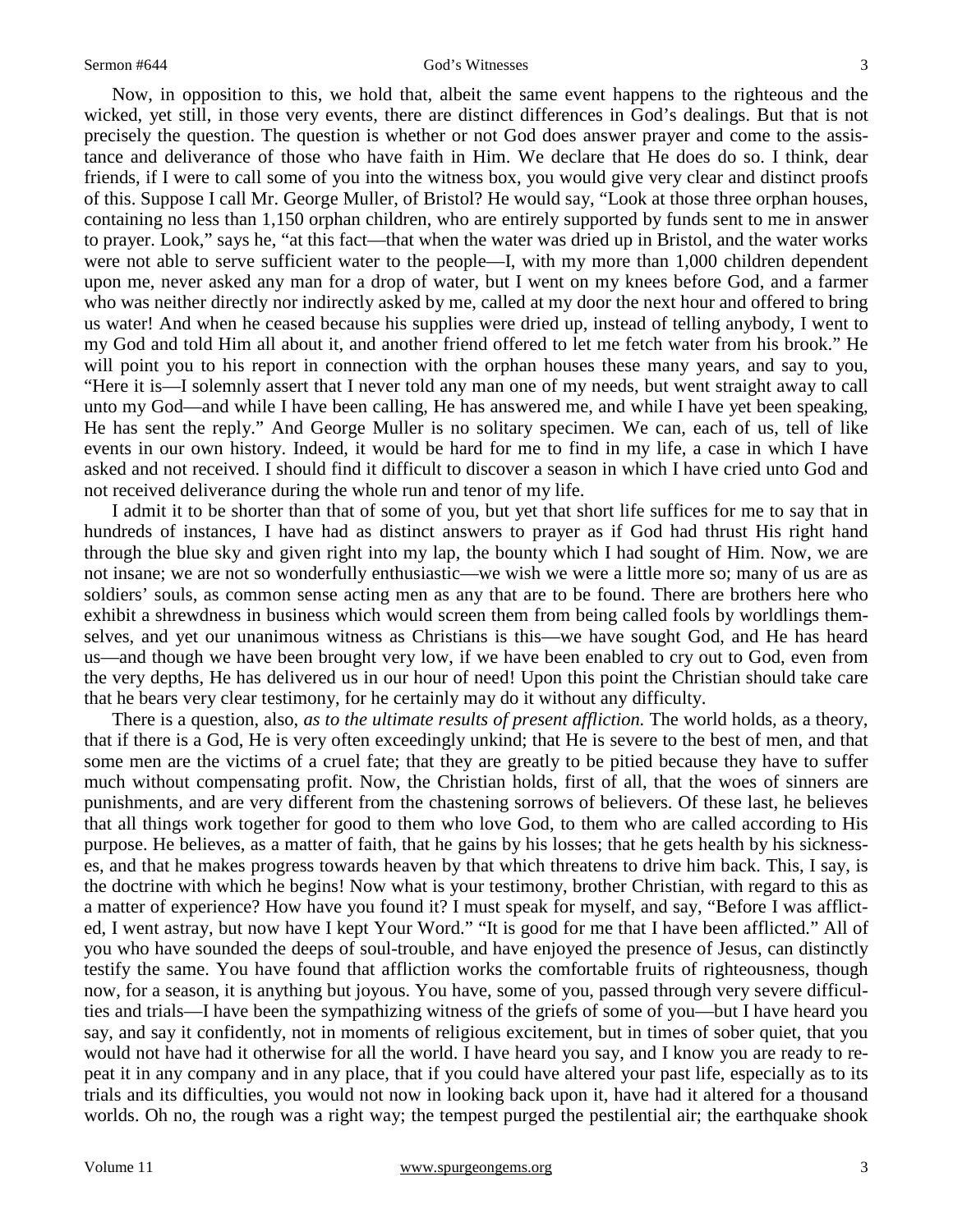down houses of evil; the fire consumed heaps of wood, hay and stubble. In this thing may I beg you always clearly and distinctly to state the truth as witnesses for your God.

 A third point very much in dispute is as to *the joyfulness of a true believer's life.* The world's theory is that we are a very miserable set of people, who take to religion from the necessity of a naturally melancholy disposition. "The gloomy tenets of Calvin," as they are generally called, "the horrid dogmas of Calvin," are supposed to possess congenial charms for minds gloomy and morose. Now, what is your testimony, Christian, especially you Christians who have learned to see in "the horrid dogmas of Calvin" the gospel of Jesus Christ? Well, we can say if we are melancholy, joyous people must be very joyful, indeed. We sometimes think we have run up as high on the gamut of joy as any human hearts can go, and if we are melancholy, what a deal of joy there must be in the world! What happy people other people must be if we are melancholy! I know that many of God's saints can say that when they can lay hold upon the great doctrines of sovereign grace, they are as happy as the day is long in midsummer; so that with all their trials, they can rejoice in the Lord and again and again rejoice. I saw a Baptist minister this week, who was "passing rich on 40 pounds a year," owing no man anything. I told him I hoped he would not die with the secret, for I should like to learn the art of keeping house on 40 pounds a year. But he said to me, when I smiled at his salary, "You see before you the happiest man out of heaven." And I know I did, too, for his face showed that he meant what he said. The happiest man out of heaven—a poor Baptist minister on forty pounds a year!

 Yes, and there are some here who can declare, though they are nothing but poor work girls, and have to stitch, stitch, stitch, far into the night to get their living, yet when they think that Christ is their own Beloved, they are the happiest girls out of heaven! Some of you have not much to spare when the rent is paid and food is bought, yet with all that, you want no man's pity, for you are rich to all the intents of bliss! When Mr. Hone, who wrote the *"Everyday Book,"* was traveling through Wales—he was an infidel—he stopped at a cottage to ask for a drink of water. A little girl said, "Oh yes, sir, I have no doubt mother will give you some milk. Come in." He went in and sat down. The little girl was reading her Bible. Mr. Hone said, "Well, my little girl, you are getting your task?" "No, sir, I am not," she replied, "I am reading the Bible." "Yes," he said, "you are getting your task out of the Bible?" "Oh, no," she replied, "it is no task to read the Bible, I love the Bible." "And why do you love the Bible?" he asked. Her simple, childlike answer was, "I thought everybody loved the Bible." She thought full sure it was the greatest treat in the entire world, and fancied that everybody else was delighted to read God's Word. Mr. Hone was so touched with the sincerity of that expression, that he read the Bible himself, and instead of being an opponent to the things of God, came to be a friend of divine truth! Let us, in the same way, show to the people of the world who think our religion to be slavery, that it is a delight and a joy, that it is no more a burden to us to pray than it is for fish to swim, that it is no more bondage for us to serve God than for a bird to fly. True godliness is our natural element now that we have a new nature given us by the Spirit of God. On that matter, be you witnesses for God!

 Another point in dispute refers to the moral tendencies of Christianity, and especially of that form of Christianity which it is our delight to preach. There is a growing belief, nowadays, that the preaching of the doctrines of free grace, have a tendency to make men think little of sin, and that especially the free invitations of the gospel to the very vilest of sinners, and the declaration that, who believes in Jesus shall be saved, has a tendency to make men indulge in the worst of crimes. I read a paper the other day in which a public writer had the impudence to lay the crimes of Southey and Pritchard, and such men, at the door of our holy religion. I called the writer a villain, and he deserves no better name. He must be a villain, to dare to lay, at the door of Christ's holy gospel, the infamy of murder. He says that while we continue to preach that God forgives sin so easily, men will sin more and more. Now our testimony is, and we speak positively here, that there can be nothing which exerts so sanctifying an influence upon the heart of man, as the doctrine of the love of God in Christ Jesus. And if you seek proofs, look around. If it were right for you to speak, my brethren, there are certain happy ones among us who could testify this day, "We are living manifestations that the grace of God can turn the drunk into a sober man, and make the harlot a Christian woman—and bring up the depraved and the profane to seek after purity and holiness." Why, we are each of us, in our degree, witnesses to that. When do you hate sin most? Why, at the

4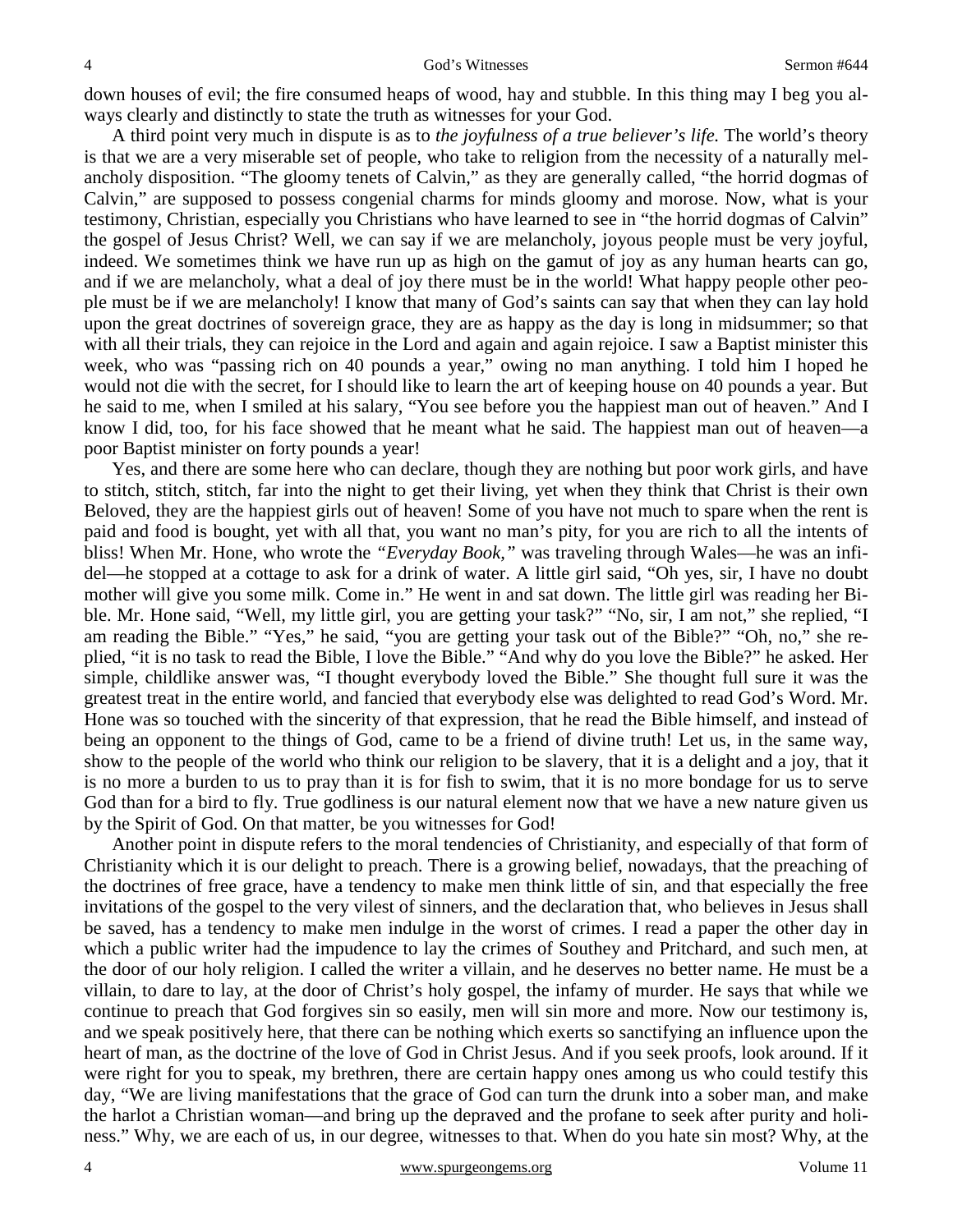#### Sermon #644 God's Witnesses

foot of the cross! And when do you love holiness best? Is it not when you feel that God has blotted out your sins like a cloud? No truth of God can so subdue the human mind, as the majesty of infinite love. It is just that which makes a man hate himself for having offended against so tender and gracious a God. Prove by the integrity and uprightness of your characters, that the gospel has had a mighty power on you, to make you honest, benevolent, devout, loving your neighbor and your God!

 Again, it has been whispered—no, it has been boasted, by certain very profound philosophers—that the Christian religion has reached its prime, and though it had an influence upon the world at one time, *it is now going down,* and we need something a little more juvenile and vigorous, with a fresher vigor in its veins to stir the world and produce noble deeds. I have been told many times that the simple preaching of the doctrines of grace, has no effect now upon the thinking portion of the community, the gentlemen who say this being, themselves, the thinking portion of the community in their own estimation—for you must understand that in order to be one of the "thinking portion of the community," it is necessary not to think in a straight line, but to think in a kind of circumbendibus—to think in a style in which nobody else can understand! It is necessary that you think till you get at the bottom of things and stir the mud, so that you cannot find your own way, and nobody else can see where you are. That is considered to be thinking nowadays—whereas, it strikes me that the best form of thinking is that which submits itself to God's thoughts, and is willing to sit at the feet of Jesus.

 Now is the time, however, for true believers to vindicate the manliness and force of their faith. It is not true that Christianity has lost its force and its power; and we must make this clear as noonday. You are God's witnesses, my brethren; you are put in the box, and I pray, if in the past or present, you have not proven this, do it in the future. The gospel can now nourish heroes as it did of old—it could furnish martyrs tomorrow, if martyrs were required to garnish Smithfield's stakes; it produces *now* self-denying missionaries; it educates men and women by the thousands who can bear the sneer and the jeer, and who would be prepared to lie in a prison, till the moss grew on their sooner, than give up Christ. Our belief is that Christ has the dew of His youth, and that the gospel is as adapted to the boasted enlightenment of the 19<sup>th</sup> Century, as to the darkness of the first ages. But you are God's witnesses, and you must prove it, and I must ask every one of you to prove it by the holy zeal, the conspicuous enthusiasm, the sacred fire and fervor, that shall blaze and flash in your lives. For truth and for Christ let us teach this world that we retain the old power among us; let us ask the Holy Spirit to enable us to live such forceful vigorous lives, that men shall know once more what we can do. Indeed, I am not boastful in venturing to say that there are still a host of facts to prove that the gospel has not lost its power over the minds of men. We can point to spots in Glasgow, London, Edinburgh—in the most crowded of our cities where once there were dens of infamy, and haunts of vice, and there, by the enterprising benevolence and holy perseverance of single, solitary men, the desert has been made to blossom as the rose! But enough of this; go, each man, witness in his own person!

 Once again—it is our daily business to be witnesses for God on another question, as *to whether or not faith in the blood of Jesus Christ really can give calm and peace to the mind.* Our hallowed peace must be proof of that.

 The last testimony we shall probably bear will answer the question, *whether Christ can help a man to die well or not;* whether religion will bear the test of that last solemn article; whether we shall be enabled to go through the river either triumphantly shouting, or quietly accepting our end. Well, beloved, we will prove that when the time comes; but how many there have been among us, whose names we venerate, who have died rejoicing in the love of Jesus. There are those above whom we mention with a joyous sorrow, when we recollect how well to the last they testified of the faithfulness of Christ and His power to bless, when all other blessings fail us.

 You see, then, that there are many questions in dispute, and that the Christian's business is to be God's witness, speaking the truth for God upon these matters.

**II.** Time flies, and therefore I must take you on to the second point, which is to give SOME SUG-GESTIONS AS TO THE MODE OF WITNESSING.

Let me say, as a first suggestion, that you *must* witness—you must witness if you are a Christian. You may try to shirk it if you will, but you must witness, for you are *sub poena*—that is to say, you will

5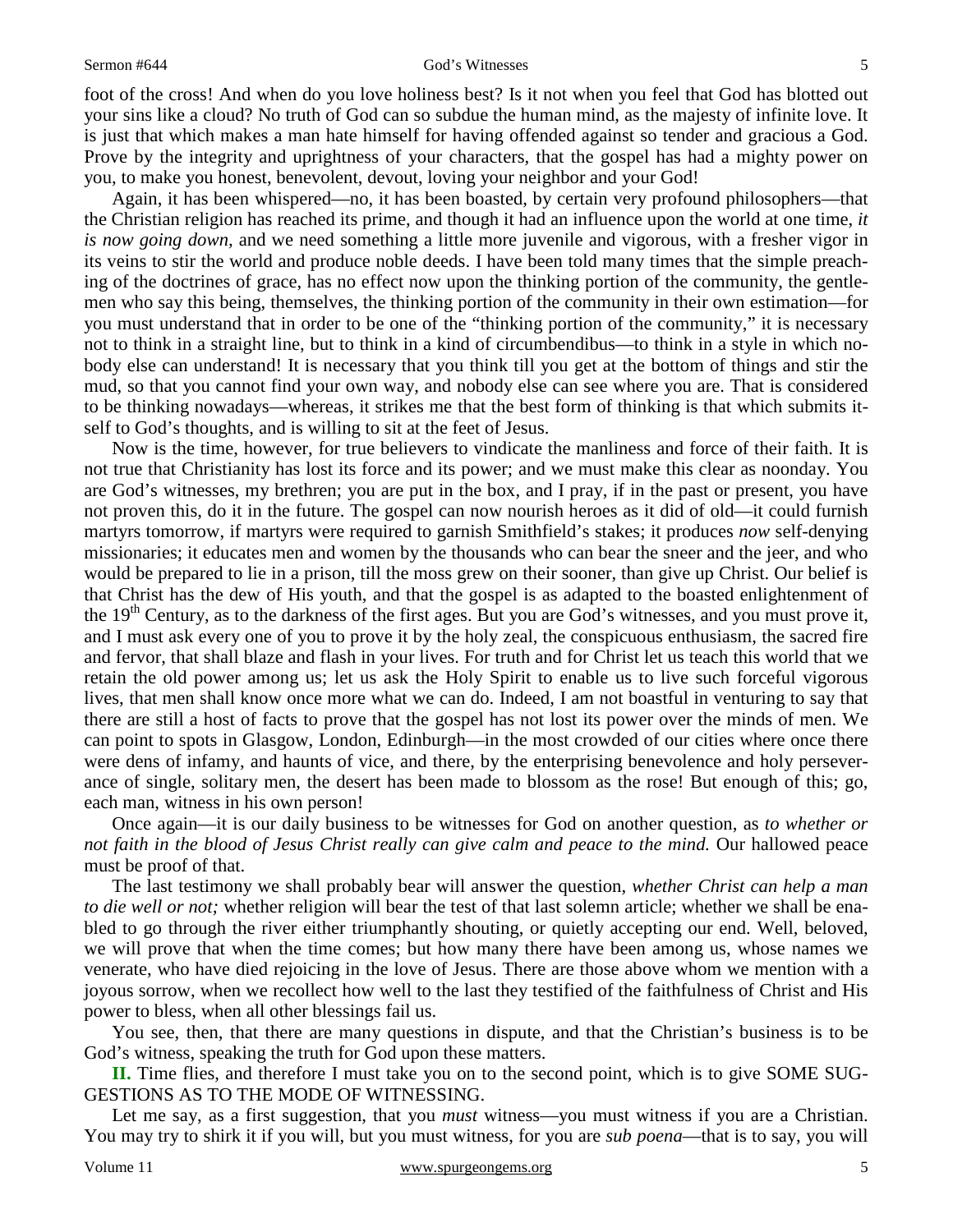6

suffer for it if you do not. Some Christians think they will sneak comfortably into heaven without bearing witness for Christ. I fear they will be mistaken; and this I know, that every Christian, who does not come out distinctly and boldly for his Master, will lose all choice enjoyments. He may have enough religion to make him wretched, but he shall have none of the joy and peace, the exhilaration and delight, which a greater boldness and faithfulness would have given him. The bravest Christians are the happiest Christians; those who serve God most have the most enjoyment—and those Nicodemites, who come to Christ by night, generally find it night. Christian, do not shun witnessing for Christ. After the disgraceful defeat of the Romans at the battle of Allia, Rome was sacked, and it seemed as if at any moment the Gauls might take the capitol. Among the garrison was a young man of the Fabian family, and on a certain day the anniversary of a sacrifice returned—when his family had always offered sacrifice upon the Quirinal Hill. This hill was in the possession of the Gauls, but when the morning dawned, the young man took the sacred utensils of his god, went down from the capitol, passed through the Gallic sentries—through the main body, up the hill—offered sacrifice, and came back unharmed. It was always told as a wonder among Roman legends. I think this is just what the Christian should do when there is something to be done for Christ—though he is a solitary man in the midst of a thousand opponents—let him, at the precise moment when duty calls, fearless of all danger, go straight to the appointed spot. Let him do his duty, and remember that consequences belong to God and not to us. I pray God that after this style we may witness for Christ.

 In the next place, *every witness is required to speak the truth of God, the whole truth and nothing but the truth.* Christian, as a witness for God, do this. Speak the truth, and let your life be true as well as your words. Live so that you need not be afraid to have the shutters taken down—that men may look right through your actions. You are not true if you have any sinister motive or anything to conceal. Speak in your life the truth of God, and let it be the whole truth, too. Proclaim for God all the truth as it is in Jesus, and let your life proclaim the whole teaching of truth. Let it be nothing but the truth. I am afraid many Christians tell a great deal which is not true—their life is contrary to their words; and though they speak the truth of God with their lips, they speak lies with their hands. Suppose, for instance, I draw a miserable face, and I say, "God's people are a blessed people." Nobody believes me because my face tells a lie, while my mouth utters a truth! And if I say, "Yes, religion has a sanctifying influence upon its professors and possessors," and put my hand into my neighbor's pocket in any sort of way, who will believe my testimony? I may have spoken the truth of God, but I am also speaking something that is not the truth, and I am thus rendering my witness of very small effect.

When the witness is before the court, *his direct evidence is always the best*. If a man can only say, "I heard somebody say," the judge will frequently stop him, and say, "We do not want hearsay evidence. What did you *see*?" Many professing Christians only give witness of what they have read in books; they have no vital, experiential acquaintance with the things of God. Now remember, dear friends, that second-hand Christianity is one of the worst things in the world. We do not like it as we see it in the Church of England; we do not believe in that sponsorial salvation, in which one man promises for another that he shall keep all God's holy commandments, to be anything better than a lying pretense. The same is true of any form of religion which you may happen to have—which you borrow from your mother, or take from your father, or gather from good books. True religion is more than what we can teach or learn; it is something that must be known and felt; and your witness for God is not worth the words in which you utter it, unless it comes from your own experience of its truth.

*A witness must take care not to damage his own case.* How many professed witnesses for God make very telling witnesses the other way? They damage their case by either retaining a part of the truth, or else by flatly contradicting, as we have said before, in their lives what they have professed. Do not let it be so! As a witness for God, be careful that every action speaks for His glory—yes, and that every thought, and word, and deed, shall be such witnessing, as you shall wish to have borne in the day when the Great Judge shall call you to account.

*Every witness must expect to be cross-examined.* "He that is first in his own cause," says Solomon, "seems just; but his neighbor comes and searches him." You know how a counsel takes a man and turns him inside out—and though he was one color before—he looks quite another directly afterwards. Now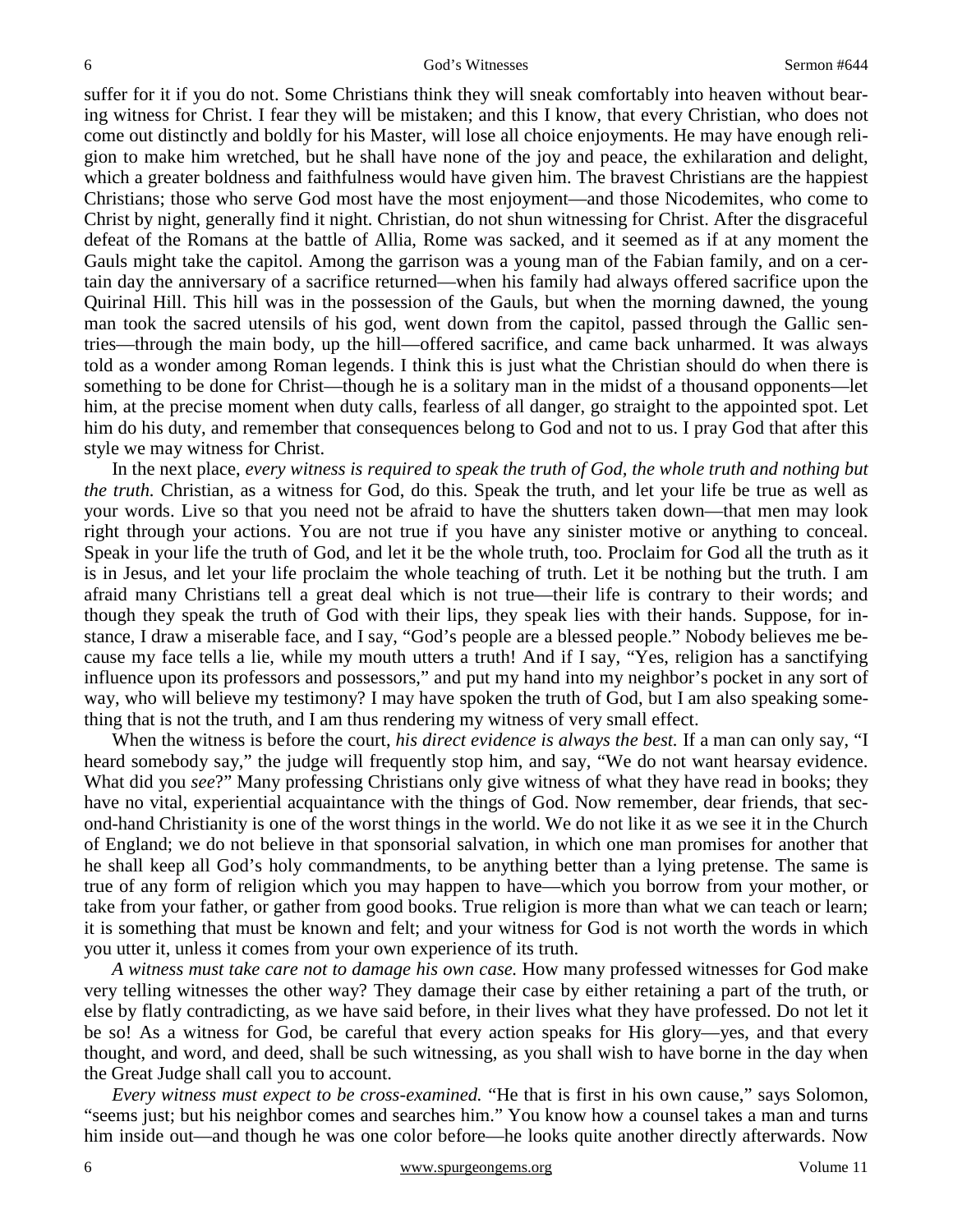you, as God's witnesses, will be cross-examined. Watch, therefore, watch carefully. Temptation will be put in your way—the devil will cross-examine you. You say you love God—he will set carnal joys before you, and see whether you cannot be decoyed from your love to God. You said you trusted in your heavenly Father—providence will cross-examine you. A trial will dash upon you; how is it now? Can you trust Him? You said religion was a joyous thing; a crushing misfortune will befall you. How is it now? Can you now rejoice when the fig tree does not blossom, and the flocks are cut off, and the cattle are dead? Can you now rejoice in God as before? By this species of examination true men will be made manifest, and the deceiver will be detected. What cross-examinations did the martyrs go through? What fiery questions had they to answer? What cutting cross-examinations would be the sword, the rack, the spear, the prison, the banishment? And yet you know how faithfully they witnessed, still standing fast to the truth of God even to the end. What a noble sight is Martin Luther when under trial; his friends said to him, "Luther, you will never think of going to Worms, will you? Why the cardinal will burn you as they did John Huss." "Ah," he said, "but if they were to make a fire so big that it would reach from Wurttemberg to Worms, and should flame up to heaven, in the Lord's name I would go through it to declare the truth of God before the council. I would enter between the jaws of Behemoth! I would break his teeth, and would confess Jesus Christ." Thus Luther was proved to be the true man of God, and his witness for God moved the world in his own time, and is moving it now. May we all be able to stand the test of such cross-examinations.

**III.** Did you observe in the text, dear friends, that THERE IS ANOTHER WITNESS BESIDE YOU?

 "You are My witnesses, and My *servant* whom I have chosen." Who is that? Why the Messiah, the Lord Jesus Christ! If you want an exposition of who this servant is, turn to the Philippians and read these words—"Who took upon Himself the form of a servant, and was made in the likeness of men, and being found in fashion as a man, He became obedient unto death, even the death of the cross." Witnesses for God are never alone. When they seem alone, there is still One with them whom Nebuchadnezzar saw in the fiery furnace with the three holy children—"The fourth is like unto the Son of God." "Fear not," Christ may well say to all His faithful witnesses, "I am with you, the faithful and true Witness."

Let us remark, concerning Christ's life, that He witnessed the truth of God, the whole truth, and nothing but the truth. If you want to have a witness to every attribute of God, only read the four evangelists, and there you have it. Beloved, would you see God's *truth?* Observe how Jesus Christ, in all His actions—with a sacred simplicity, with a transparent sincerity—writes His heart out in His every act. Here you have no sophistry, no Jesuitical reservation—He lives out His life—His own heart, and the heart of God. What testimony you have to God's holiness in the life of Christ. In Him was no sin. "The prince of this world comes and has nothing in Me." Read that divine book, "The life of Christ," through and through and through—you shall find nothing to be put at the end by way of addendum, much less anything by way of errata. It is all there, and there is nothing there but what ought to be!

 What witness-bearing, too, there is in the life of Christ to *divine justice*. See Him sweating great drops of blood; mark His face marred with a multitude of sorrows, see His brow crowned with thorns, and decked with ruby drops of His own blood. Read in His hands and in His feet the terrible writing of divine vengeance; look into His side, and see there the sacred mystery of God's hatred for sin—a hatred so deep that He spared not His own Son, but delivered Him because of sin! Never could there be a clearer witness than the bleeding Jesus, of God's hatred to sin!

 Above all, read Christ's witness to God's love. "Herein is love, not that we loved God, but that He loved us, and sent His Son to be the propitiation for our sins." In every action of the life of Jesus—from the time when He lay in Bethlehem's manger, to the moment when a cloud received Him out of their sight—it is all LOVE! Elijah brings fire from heaven to destroy—Christ sends it in Pentecost to bless. He opens His mouth at the first with—"Blessed, blessed, blessed,"—for so He multiplied that word on the mount where He preached His first sermon and He closed His earthly sojourn by blessing His people. His paths dropped fatness. No imagination can picture love more deep and pure than that which is reflected in the life of Jesus Christ.